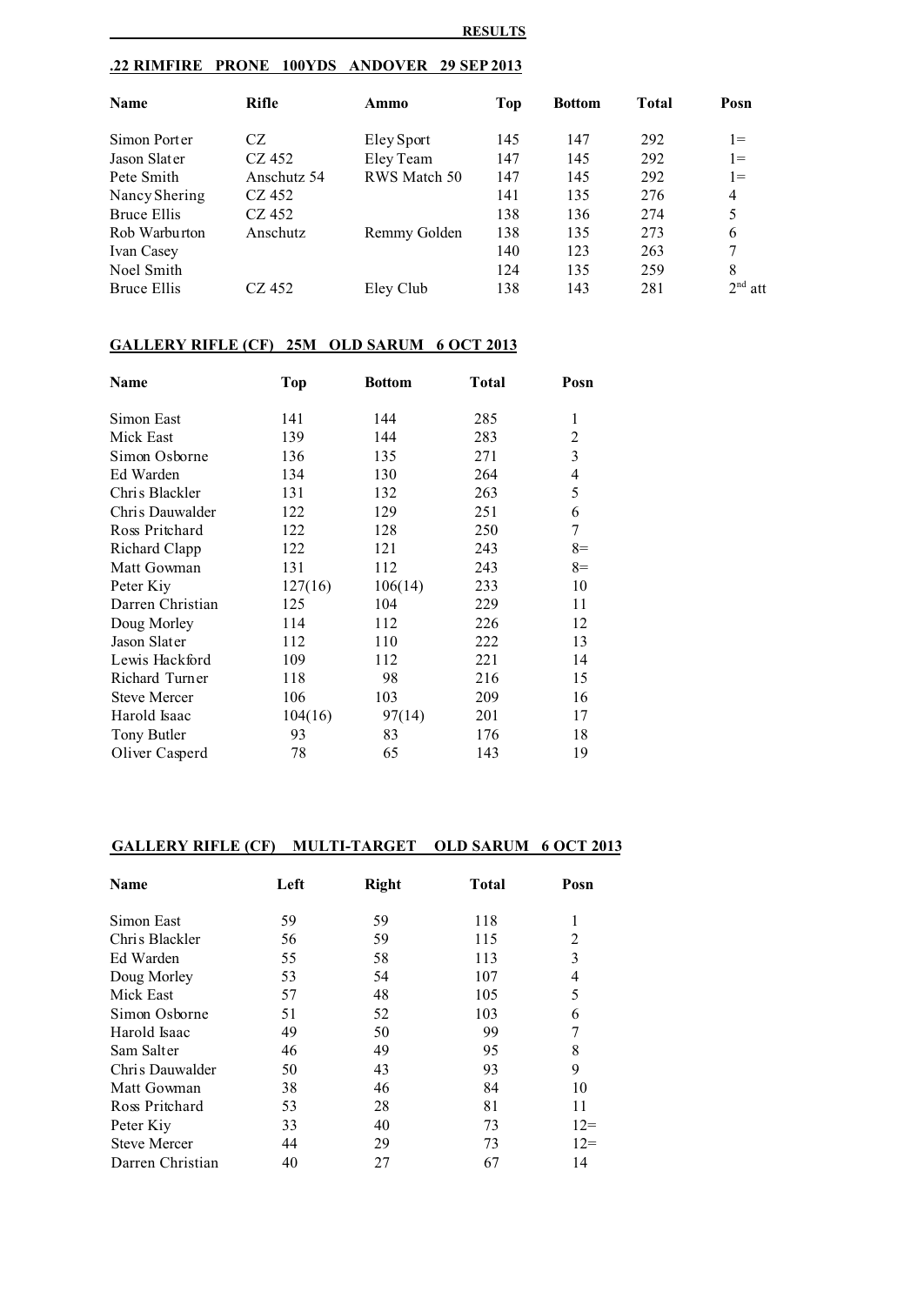# **F CLASS 600YDS CENTURY 13 OCT 2013**

| Name                            | <b>Class</b> | <b>Rifle Make/Mod</b> | Calibre | <b>Bullet wt</b> | <b>Score</b> | Posn      | <b>Pts</b> |
|---------------------------------|--------------|-----------------------|---------|------------------|--------------|-----------|------------|
| Richard Sharman                 | F/O          | <b>RPA</b>            | 6.5x284 | 136              | 71.5         | 1         | 10         |
| Ian Smedley                     | F/TR         | Barnard               | .308    | 200              | 63.5         | 2         | 9          |
| Graham Downer                   | F/TR         | Surgeon Tac           | .308    | 175              | 63.1         | 3         | 8          |
| Pete Smith                      | F/TR         | Savage                | .308    | 168              | 50.1         | 4         | 7          |
| Ivan Casey                      | F/TR         | Remmy 700             | .308    | 149              | 46.1         | 5         | 6          |
| Rob Warburton                   | F/TR         | Lee Enfield           | 7.62    | 145              | 39.1         | 6         | 5          |
| Rob Warburton                   | F/TR         | Enfield               | .308    | 149              | 13.0         | $2nd$ att |            |
| F/TR                            |              |                       |         |                  |              |           |            |
| Ian Smedley                     | F/TR         | Barnard               | .308    | <b>200</b>       | 63.5         | 1         | 10         |
| Graham Downer                   | F/TR         | Surgeon Tac           | .308    | 175              | 63.1         | 2         | 9          |
| Pete Smith                      | F/TR         | Savage                | .308    | 168              | 50.1         | 3         | 8          |
| Ivan Casey                      | F/TR         | Remmy 700             | .308    | 149              | 46.1         | 4         | $\tau$     |
| Rob Warburton                   | F/TR         | Lee Enfield           | 7.62    | 145              | 39.1         | 5         | 6          |
| Rob Warburton                   | F/TR         | Enfield               | .308    | 149              | 13.0         | $2nd$ att |            |
| Service Rifle (NRA target face) |              |                       |         |                  |              |           |            |
| Simon Rogers                    |              | Mauser K98            | 30.06   | 148              | 50.1         | 1         |            |
| Chris Jenks                     |              | Mauser K98            | 7.92    | 145              | 45.0         | 2         |            |

#### **.22 RIMFIRE PRONE 100YDS ANDOVER 20 OCT 2013**

| <b>Name</b>        | Rifle              | Ammo       | Top | <b>Bottom</b> | <b>Total</b> | Posn           |
|--------------------|--------------------|------------|-----|---------------|--------------|----------------|
| Ian Smedley        | <b>BSA Century</b> | <b>RWS</b> | 149 | 149           | 298          |                |
| James Bowhill      | Anschutz 54        | Geco       | 148 | 147           | 295          | 2              |
| Ivan Casey         | Anschutz 54        |            | 149 | 145           | 294          | 3              |
| Pete Smith         | Anschutz 54        |            | 147 | 146           | 293          | $\overline{4}$ |
| Rob Warburton      | Anschutz           |            | 140 | 144           | 284          | 5              |
| Chris Dauwalder    |                    |            | 139 | 133           | 272          | 6              |
| Chris Spalding     |                    |            | 127 | 142           | 269          | 7              |
| John Fenston       |                    |            | 124 | 141           | 265          | $8=$           |
| Jason Vaughan      |                    |            | 133 | 132           | 265          | $8=$           |
| Court neay West on |                    |            | 134 | 128           | 262          | 10             |

# **.22 RIMFIRE OFFHAND 25M OLD SARUM 3 NOV 2013**

| Name                | Top | <b>Bottom</b> | Total | Posn  |
|---------------------|-----|---------------|-------|-------|
| Mick East           | 148 | 148           | 296   | 1     |
| Ian Smedley         | 139 | 145           | 284   | 2     |
| <b>Steve Mercer</b> | 141 | 141           | 282   | 3     |
| Darren Christian    | 140 | 137           | 277   | $4=$  |
| Graham Downer       | 138 | 139           | 277   | $4=$  |
| Pete Smith          | 141 | 136           | 277   | $4=$  |
| Chris Dauwalder     | 138 | 134           | 272   | $7=$  |
| Ross Pritchard      | 134 | 138           | 272   | $7 =$ |
| Chris Blackler      | 137 | 130           | 267   | 9     |
| Doug Morley         | 131 | 133           | 264   | 10    |
| Rob Warburton       | 128 | 134           | 262   | 11    |
| Gary Jeffries       | 128 | 131           | 259   | 12    |
| Tony Butler         | 131 | 126           | 257   | 13    |
| John Thornton       | 134 | 121           | 255   | 14    |
| Harold Isaac        | 118 | 125           | 243   | 15    |